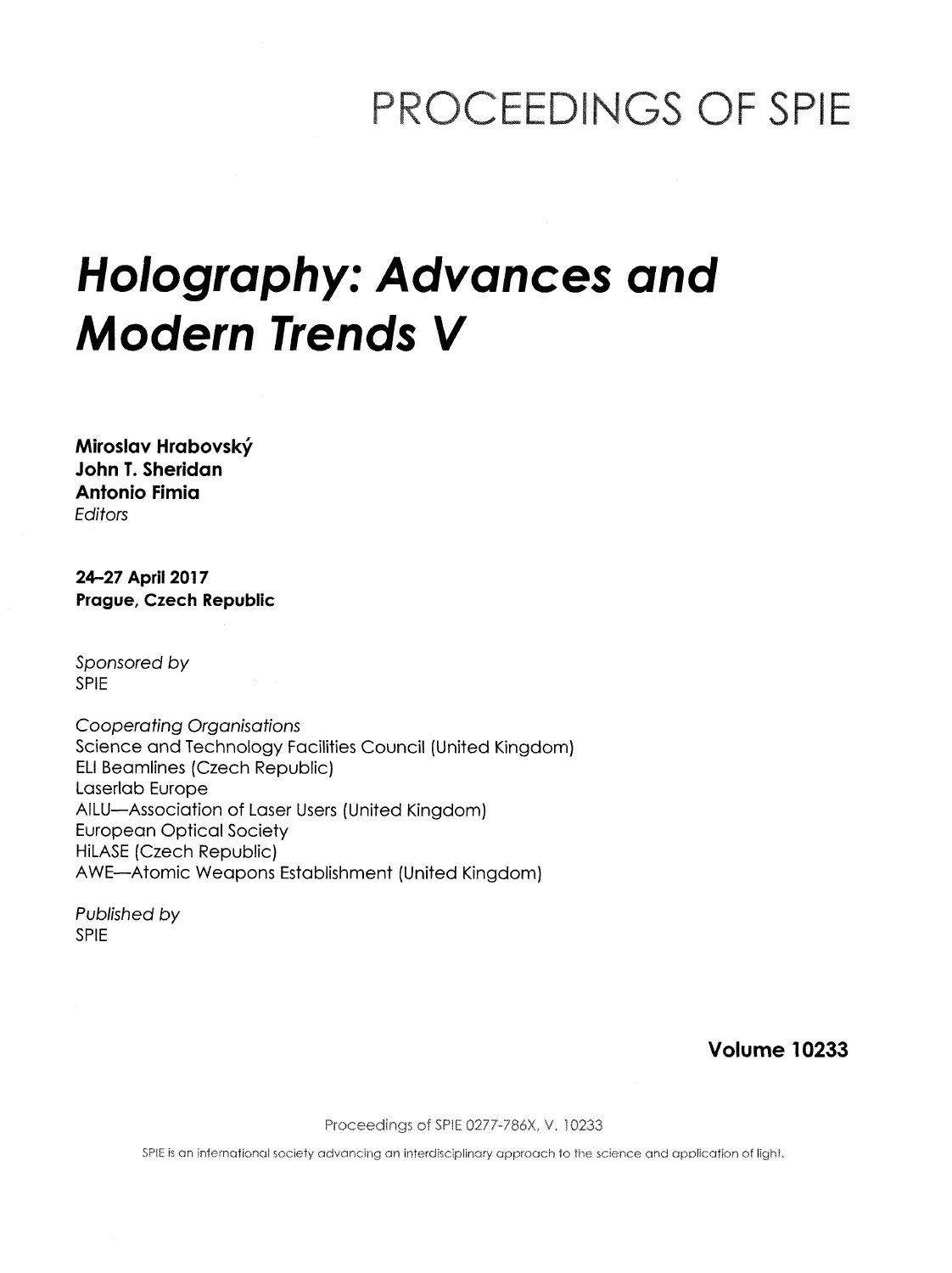### **Contents**

- vii Authors
- ix Conference Committee

#### SESSION <sup>1</sup> HOLOGRAPHY OVERVIEW

| 1023303          | Analysis of higher order harmonics with holographic reflection gratings [10233-1]                                                                                          |
|------------------|----------------------------------------------------------------------------------------------------------------------------------------------------------------------------|
| 1023304          | Holographic recording in two-stage networks [10233-2]                                                                                                                      |
| 1023305          | Museum applications of ultra-realistic imaging and OptoClones (Invited Paper) [10233-3]                                                                                    |
| 1023307          | Double-blind digital in-line holography from multiple near-field intensities<br>(Best Student Paper) $[10233-5]$                                                           |
| 1023308          | Improvement of spectral and axial resolutions in modified coded aperture correlation<br>holography (COACH) imaging system [10233-6]                                        |
| 1023309          | Quality inspection of security holograms considering the influence of diffraction grating<br>relief distortions [10233-7]                                                  |
| <b>SESSION 2</b> | <b>HOLOGRAPHIC MATERIALS I</b>                                                                                                                                             |
| 10233 0A         | Nanocomposite volume holographic gratings incorporated with ultrahigh refractive index<br>hyperbranched polymer for diffractive optical elements (Invited Paper) [10233-8] |
| 10233 OB         | <b>Holographic analysis of photopolymers</b> [10233-9]                                                                                                                     |
| 10233 OC         | <b>Shrinkage measurement for holographic recording materials</b> [10233-10]                                                                                                |

- 10233 0D Thermal effects of the functionalities of chain transfer agent on photopolymer holographic volume gratings [10233-11]
- 10233 0E Analysis of the hologram recording on the novel chloride photo-thermo-refractive glass [10233-12]

#### SESSION 3 HOLOGRAPHIC MATERIALS II

- <sup>10233</sup> 0G Performance optimization in mass production of volume holographic optical elements (vHOEs) using Bayfol HX photopolymer film (Invited Paper) [10233-14]
- 10233 0H Light amplification by photorefractive ferroelectric liquid crystal blends containing quarter-thiophene photoconductive chiral dopant (Invited Paper) [10233-40]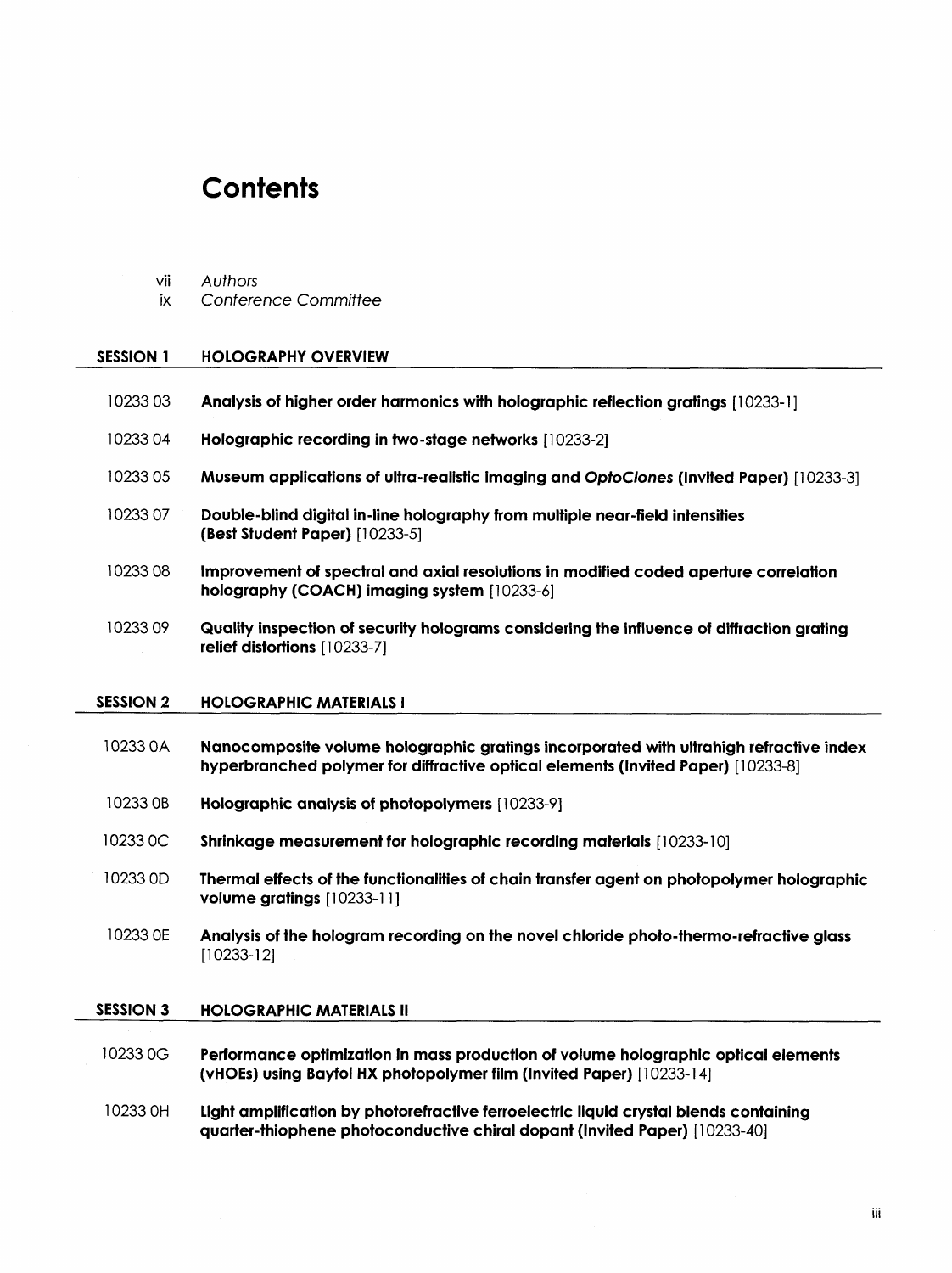| 1023301 | Analysis of holographic photopolymers for integrated optical systems via quantitative |
|---------|---------------------------------------------------------------------------------------|
|         | <b>phase microscopy</b> $[10233-16]$                                                  |

OK Synthetic holograms based on photochromic diarylethenes [10233-18]

#### SESSION 4 HOLOGRAPHIC MATERIALS III

- 0L New photosensitive systems for volume phase holography (Invited Paper) [10233-19]
- ON Predictive modeling of two-component holographic photopolymers [10233-21]
- 00 Mechanical response of holographic photopolymers [10233-22]
- OP Effect of rare-earth-dopants on Bragg gratings recording in PTR glasses [10233-23]

#### SESSION 5 DIGITAL HOLOGRAPHY AND SIGNAL PROCESSING I

- OQ Holographic 3D imaging through diffuse media by compressive sampling of the mutual intensity (Invited Paper) [10233-24]
- OR Speckle noise reduction in single-shot holographic two-wavelength contouring [10233-25]
- OS Reflective-type digital holographic microscopy using induced self-pumped phase conjugation technique [10233-26]
- 0T Sparsity based terahertz reflective off-axis digital holography [10233-27]
- OU Terahertz in-line digital holographic multiplane imaging method [10233-28]

#### SESSION <sup>6</sup> DIGITAL HOLOGRAPHY AND SIGNAL PROCESSING II

| 10233 0V | Analysis of data recorder optical scheme impact on quality of computer generated Fourier<br>holograms in holographic memory system [10233-29]                           |
|----------|-------------------------------------------------------------------------------------------------------------------------------------------------------------------------|
| 10233 0W | Algorithms used for read-out optical system pointing to multiplexed computer generated<br><b>1D-Fourier holograms and decoding the encrypted information</b> [10233-30] |
| 10233 0X | Comparison of two methods for equalising the diffraction efficiency of different spatial<br>frequency components of holographic optical elements [10233-31]             |

- OY Hybridization of phase retrieval and off-axis digital holography for high resolution imaging of complex shape objects [10233-32]
- OZ Advanced holographic wavefront sensor [10233-33]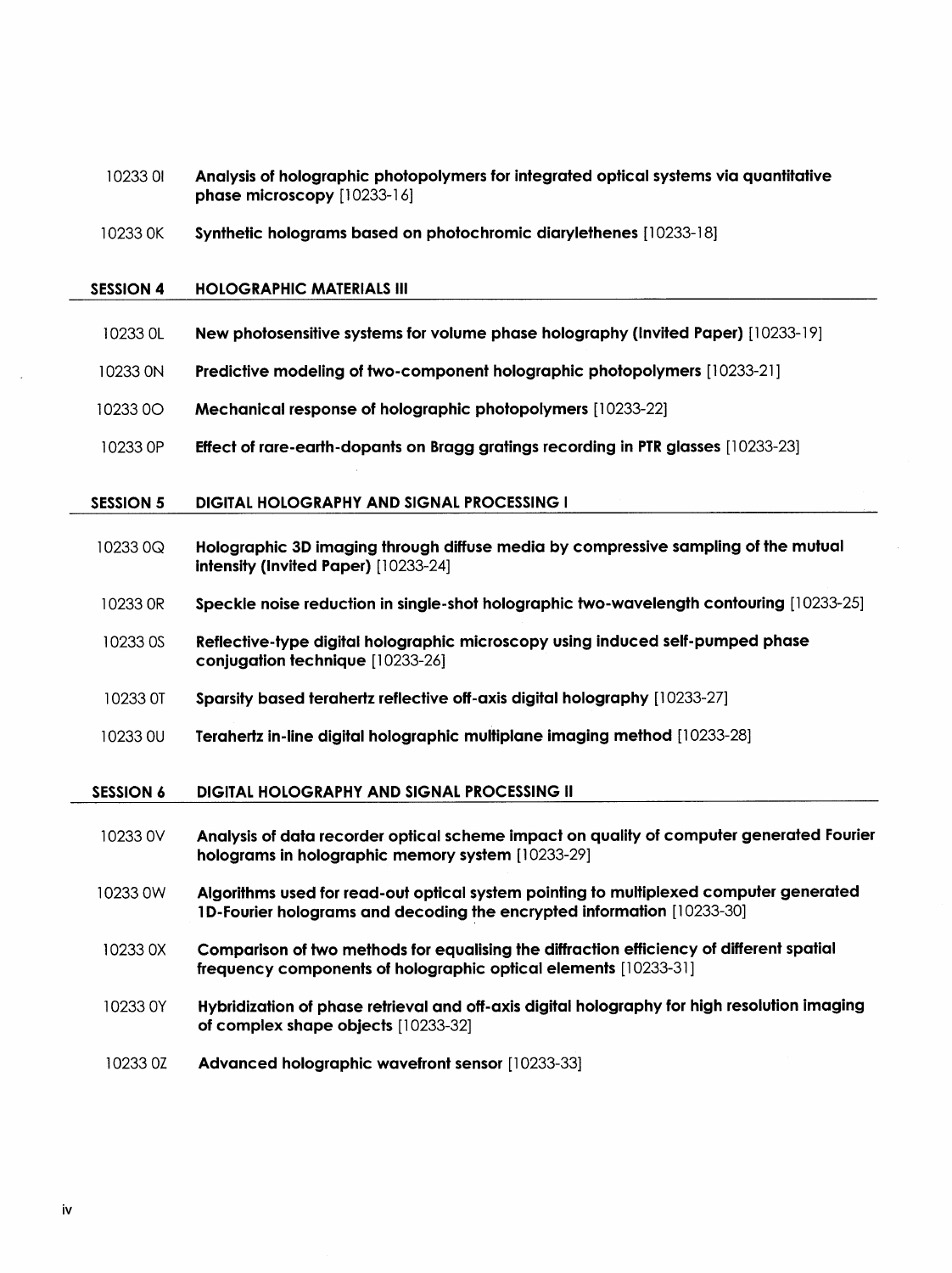#### SESSION <sup>7</sup> DIGITAL HOLOGRAPHY AND SIGNAL PROCESSING III

- 10233 <sup>10</sup> Properties of diffraction gratings holographically recorded in poly(ethylene glycol)dimethacrylate-ionic liquid composites (Invited Paper) [10233-34]
- 10233 <sup>11</sup> In-line quality control of micro parts using digital holography [10233-35]
- 10233 14 Comparison of the different approaches to generate holograms from data acquired with a Kinect sensor [10233-38]
- 10233 <sup>15</sup> Transformation of Rozhdestvensky hooks in digital holographic interferometer [10233-39]

#### SESSION 8 HOLOGRAPHIC APPLICATIONS I

- 10233 16 Photopolymers for holographic optical elements in astronomy [10233-15]
- 10233 17 Energy analysis of holographic lenses for solar concentration [10233-41 ]
- 10233 18 Full-color large-scaled computer-generated holograms for physical and non-physical objects [10233-42]
- 10233 <sup>19</sup> High quality digital holographic reconstruction on analog film [10233-43]
- 10233 1A Information recovery in propagation-based imaging with decoherence effects [10233-44]

#### SESSION 9 HOLOGRAPHIC APPLICATIONS II

- <sup>10233</sup> IB 2D non-separable linear canonical transform (2D-NS-LCT) based cryptography [10233-45]
- 10233 1C Test of VPHGS in SHSG for use at cryogenic temperatures [10233-46]
- 10233 ID Enhancing performance of LCoS-SLM as adaptive optics by using computer-generated holograms modulation software [10233-47]
- 10233 IE Clustering of red blood cells using digital holographic microscopy [10233-48]
- 10233 IF Terahertz computed tomography in three-dimensional using a pyroelectric array detector [10233-49]

#### SESSION 10 DIGITAL HOLOGRAPHIC APPLICATIONS

- 10233 1G Phyllotactic arrangements of optical elements [10233-50]
- 10233 1H Fast calculation of computer-generated spherical hologram by spherical harmonic transform [10233-51]